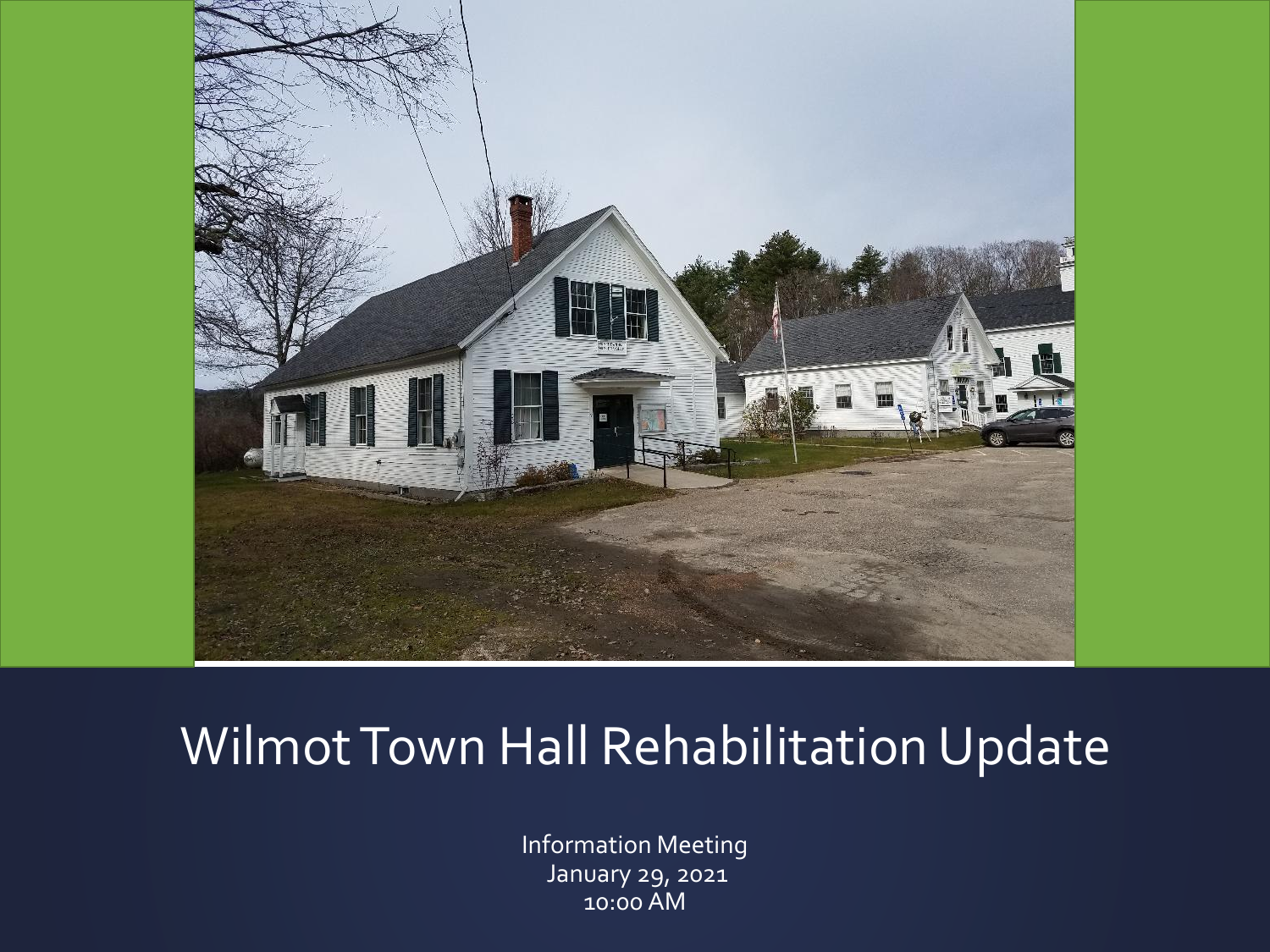## Today's Objectives

- 1. Introduction of Facilities Committee
- 2. Communicate Work to Date
- 3. Next Steps
- 4. Review Current Budget and Funding
- 5. Present Companies Contacted
- 6. Current Schedule
- 7. Discussion and Questions for BOS & Attendees
- 8. Questions from Attendees
- 9. Anything Else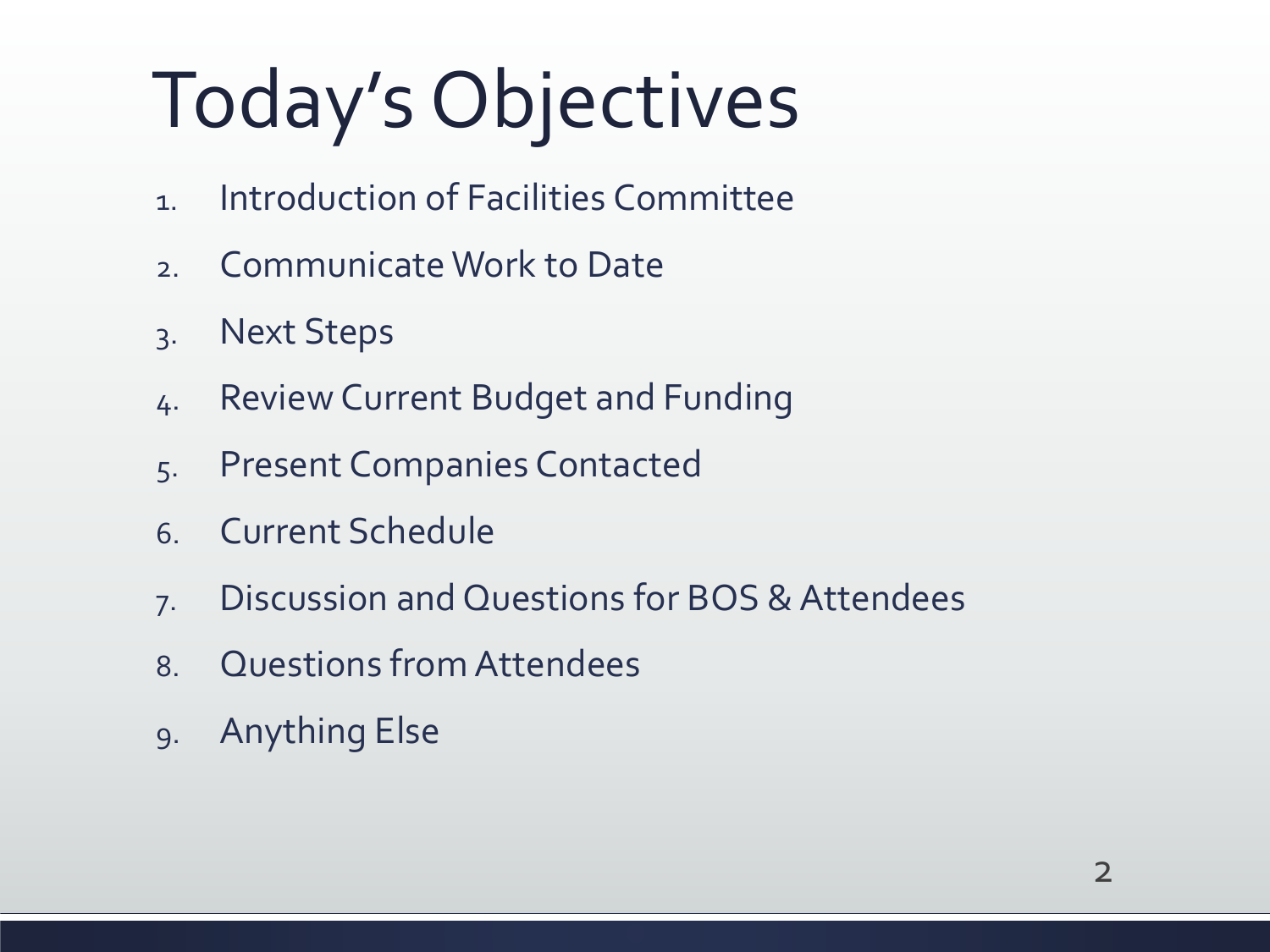## Facilities Committee

- 1. Jeff Gill Chairman
- 2. Jessica Cook
- 3. Mary Fanelli
- 4. Liz Kirby
- 5. Mike Lasonde
- 6. Tom Schamberg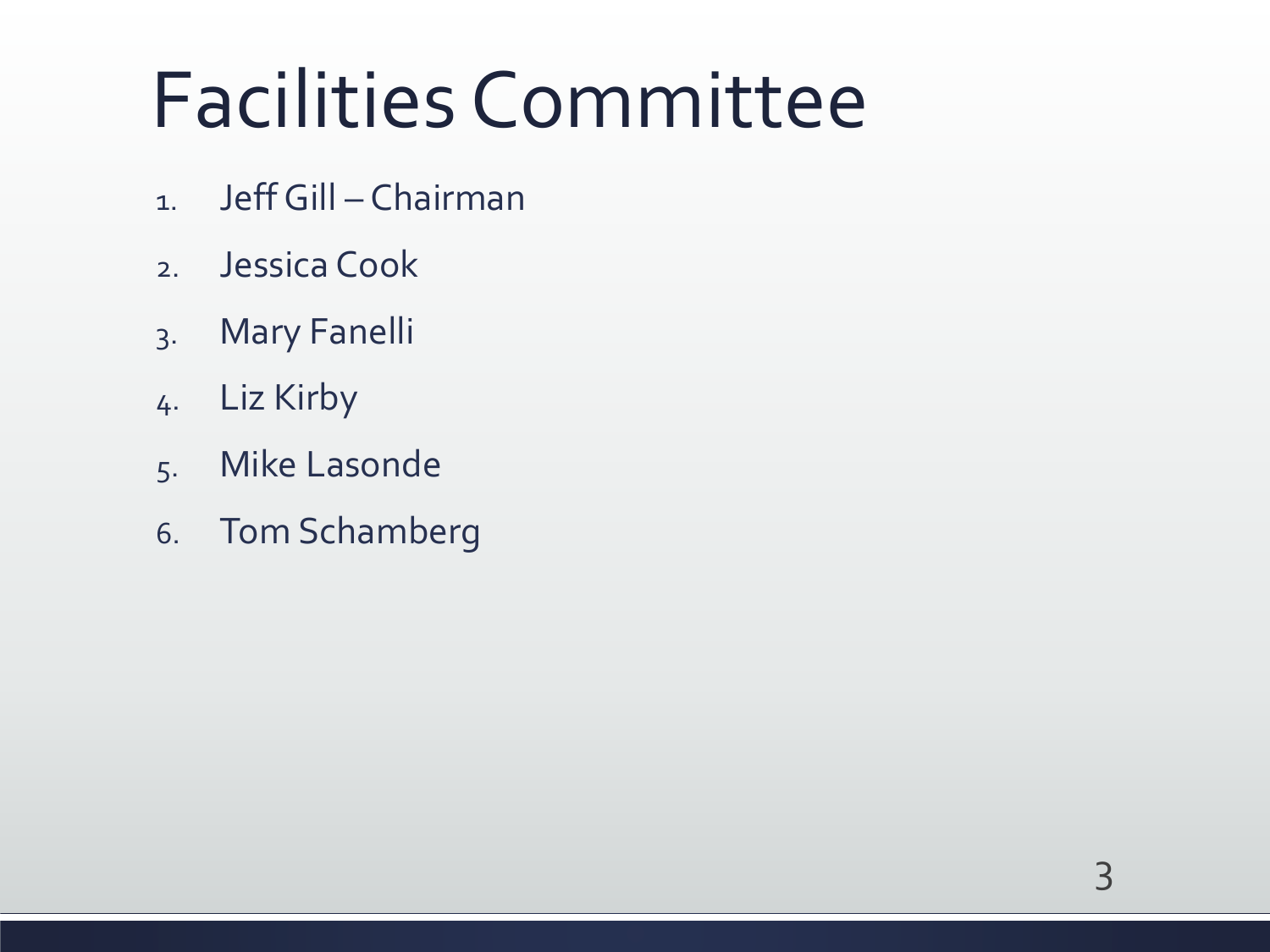## Work to Date

- 1. Feasibility Study & Flood Study completed
- 2. Options presented to Town residents
- 3. Budget proposals received to realize a <sup>(+/-)</sup> 10% estimate
- 4. Decision at 2021 Town Meeting to submit for LCHIP Grant to raise building 2.02 ft. to match Library floor elevation
	- \* Note: 2020 grant submission to not raise building was not approved by LCHIP
- 5. LCHIP Grant for \$305,303 awarded
- 6. BOS released the unused balance of architect's bid proposal to create additional details to clarify final budget scope
- 7. Selective demolition to verify existing conditions
- 8. Verification of proposals cost and contractor availability
- 9. Draft schedule created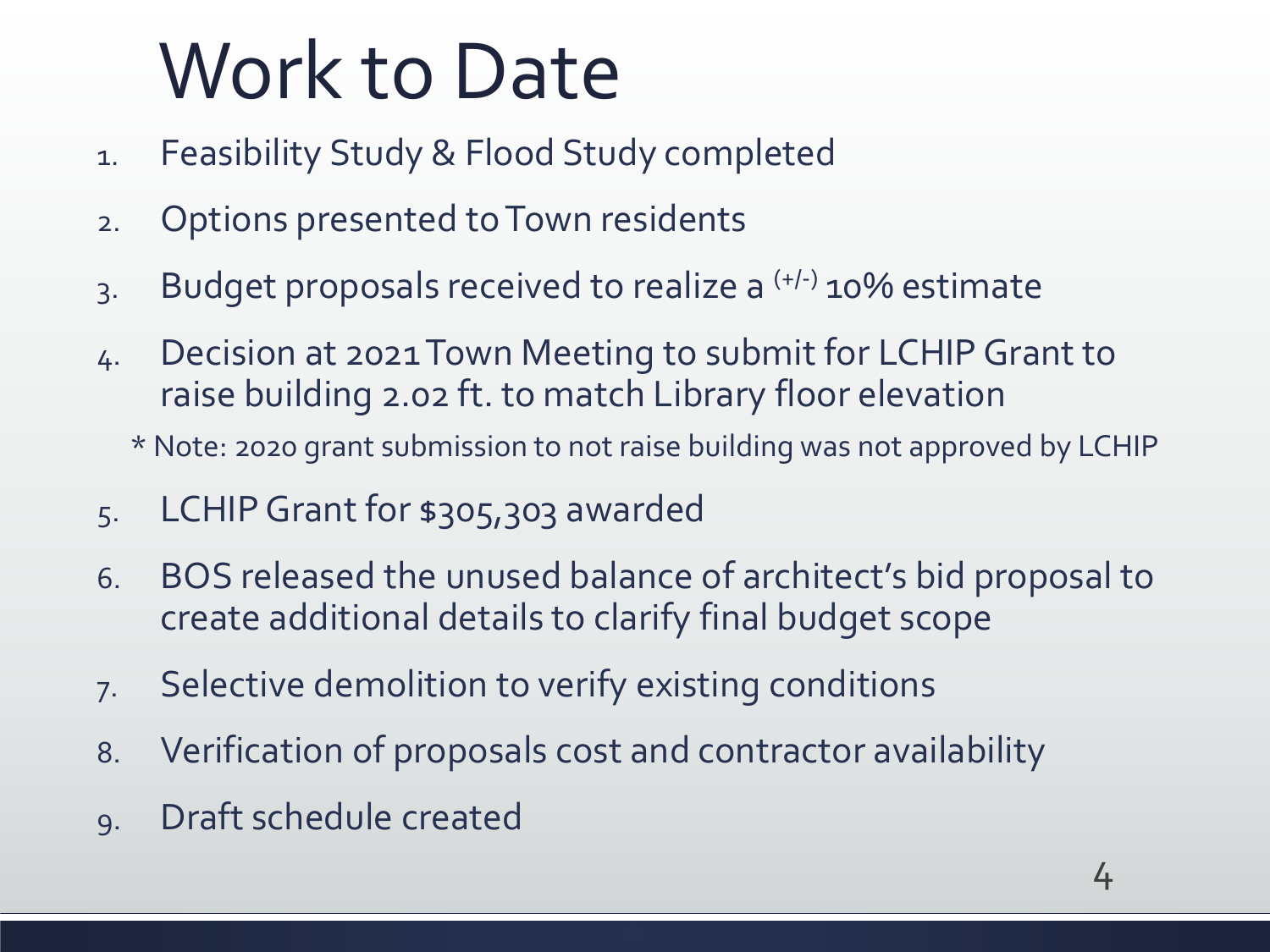## Next Steps

- 1. Share new drawings and schedule with contractors to verify current budget proposals and interest
- 2. Present work to date at 2022 Town Meeting to vote on assigning Capital Reserve Funds (CRF) for use on Town Hall Project
- 3. Create final drawings and specifications to confirm budget and scope
- 4. Advertise, receive, evaluate bid proposals then select contractors and suppliers not being sole sourced
	- 1. Note: Proposals will be solicited using the current Wilmot Procurement Guidelines
- 5. Submit Project paperwork to LCHIP for approval and release of 50% of Grant funds
- 6. Award contracts and start physical work on building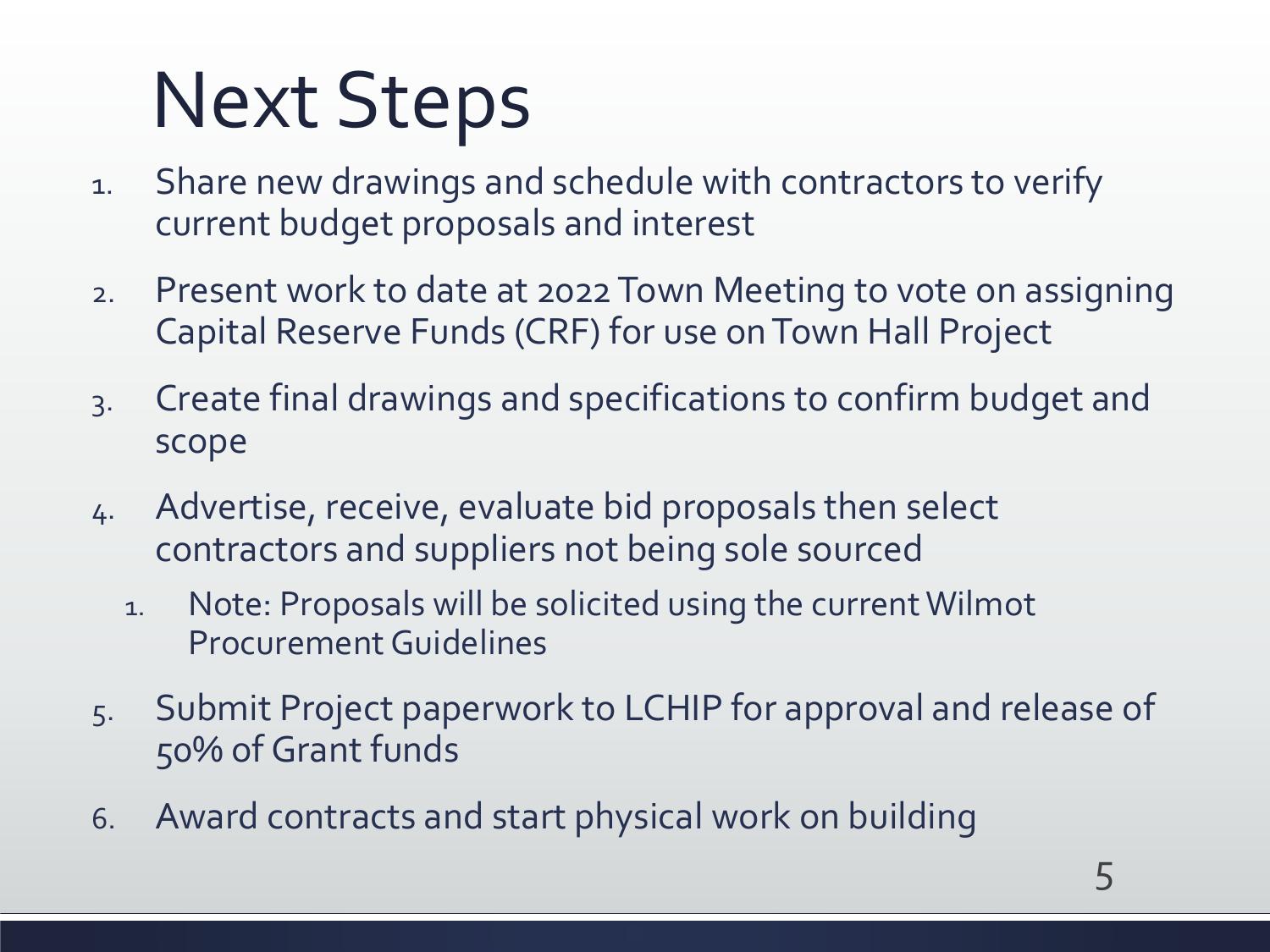### Current Budget

| Task                                                                                                    | <b>Type</b>    | <b>2021 Price</b> | <b>Budget by:</b>  | Contingency | sub-total    | <b>USE</b>   |
|---------------------------------------------------------------------------------------------------------|----------------|-------------------|--------------------|-------------|--------------|--------------|
| Floor Joist Repair                                                                                      |                |                   |                    |             |              |              |
| Raise Building, concrete, excavation,<br>carpentry, demolition, crawl space<br>insulation, stone veneer | Proposal       | \$350,100.00      |                    | 20%         | \$420,120.00 | \$420,120.00 |
| <b>Repave Parking</b>                                                                                   | <b>Budget</b>  | \$10,000.00       | Town               | 0%          | \$10,000.00  | \$10,000.00  |
| Insulation                                                                                              |                |                   |                    |             |              |              |
|                                                                                                         | Attic Proposal | \$3,010.00        | Chey               | 5%          | \$3,160.50   |              |
| Walls                                                                                                   | Proposal       | \$4,500.00        | Chey               | 5%          | \$4,725.00   |              |
| Main Floor Insulation                                                                                   | Proposal       | \$15,200.00       | Quality            | 5%          | \$15,960.00  |              |
| Crawl Space Walls & Slab                                                                                | Proposal       | \$13,530.00       | Quality            | 5%          | \$14,206.50  |              |
| <b>Paint Exterior Walls</b>                                                                             | Proposal       | \$7,550.00        | <b>Sugar River</b> | 5%          | \$7,927.50   |              |
|                                                                                                         |                |                   |                    |             | \$45,979.50  | \$45,980.50  |
| Roof                                                                                                    | Proposal       | \$32,025.00       | Sentry             | 10%         | \$35,227.50  | \$35,228.00  |
| Mechanical Equip                                                                                        |                |                   |                    |             |              |              |
| Remove existing equipment and reinstall                                                                 | Proposal       | \$13,250.00       | <b>CA Miller</b>   | 10%         | \$14,575.00  |              |
| LP disconnect / reconnect / raise tank                                                                  | <b>Budget</b>  | \$2,900.00        | Irving             | 0%          | \$2,900.00   |              |
|                                                                                                         |                |                   |                    |             | \$17,475.00  | \$17,475.00  |
| Floor refinishing                                                                                       | <b>Budget</b>  | \$11,888.00       | <b>Floor Craft</b> | 0%          | \$11,888.00  | \$11,888.00  |
| Electric                                                                                                |                |                   |                    |             |              |              |
| <b>Attic Elect Repair</b>                                                                               | <b>Budget</b>  | \$1,000.00        | Lecaroz            | 0%          | \$1,000.00   | \$1,000.00   |
| isconnect & Reconnect Panels in Mech Rm                                                                 | <b>Budget</b>  | \$1,000.00        | Lecaroz            | 0%          | \$1,000.00   | \$1,000.00   |
| <b>NH CoOP Elect Main Service</b>                                                                       | <b>Budget</b>  | \$300.00          | <b>NH CoOP</b>     | 0%          | \$300.00     | \$300.00     |
|                                                                                                         |                |                   |                    |             | \$2,300.00   |              |
| Archeological Survey                                                                                    | Proposal       | \$1,235.00        | Monadock           | 3%          | \$1,272.05   |              |
| - if extended work needed                                                                               | <b>Budget</b>  | \$1,200.00        | <b>Monadock</b>    | 3%          | \$1,236.00   |              |
|                                                                                                         |                |                   |                    |             | \$2,508.05   | \$2,508.00   |
| Project Manager/Architect                                                                               | Proposal       | \$67,600.00       | James Heavey       | 0%          | \$67,600.00  | \$67,600.00  |
| Asst. Proj. Manager                                                                                     | <b>Budget</b>  | \$29,250.00       | <b>Jeff Gill</b>   | 0%          | \$29,250.00  | \$29,250.00  |
|                                                                                                         |                |                   |                    |             |              |              |
| Repairs<br>Window Repair                                                                                | Proposal       | \$11,161.50       | Hist. Sashworks    | 0%          | \$11,161.50  | \$11,162.00  |
|                                                                                                         |                |                   |                    |             |              | \$653,511.50 |
|                                                                                                         |                |                   |                    |             |              |              |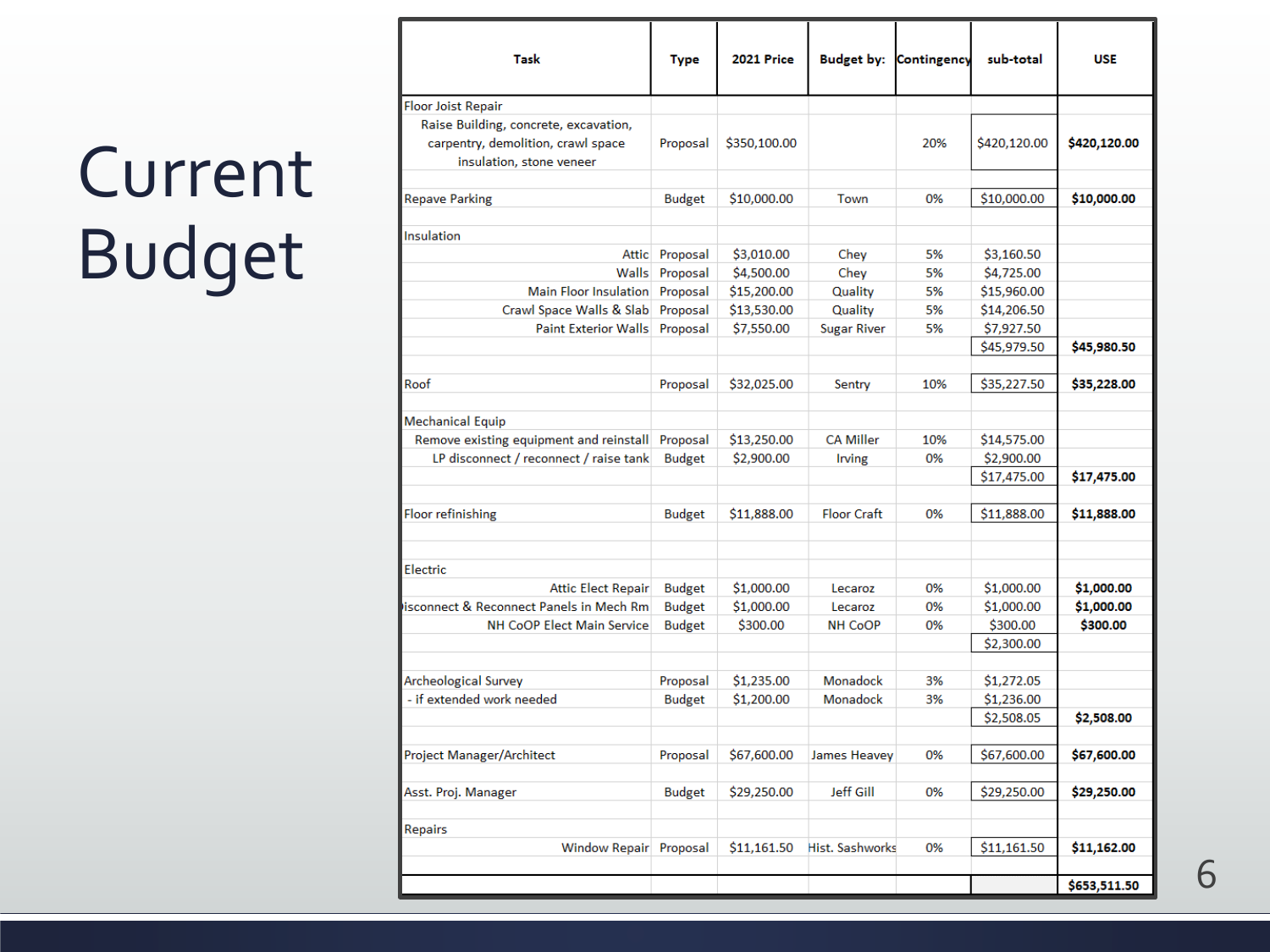## Funding

| <b>Budget &amp; Funding Description</b>              |                |
|------------------------------------------------------|----------------|
| Total cost of Project that is subject to LCHIP Grant | \$653,512.00   |
| <b>LCHIP Grant max.</b>                              | (\$305,303.00  |
| <b>Funding by Town</b>                               | \$348,209.00   |
| <b>Current Building and Facilities CRF</b>           | (\$213,959.00  |
| 2022 Warrant Article to increase CRF                 | (\$50,000.00   |
| 2023 Warrant Article to increase CRF                 | (\$45,000.00   |
| <b>Labor Donations</b>                               | (\$29,250.00   |
| Wilmot Historical Society Donation                   | ( \$10,000.00] |
| <b>Balance</b>                                       |                |

| NOTE: The 2022 and      |
|-------------------------|
| 2023 CRF requests are   |
| included in the         |
| current CIP 6 year      |
| plan and will not raise |
| taxes beyond the CIP    |
| projections. (level for |
| 6 years)                |

| <b>NOT INCLUDED IN THE CURRENT BUDGET (pg.6)</b> |             |  |
|--------------------------------------------------|-------------|--|
| ITEMS NOT QUALIFIED FOR LCHIP SUBMISSION         |             |  |
| Town Hall, Lab, Library Generator                | \$15,000.00 |  |
| <b>New Well</b>                                  | \$12,000.00 |  |
| <b>Electric Upgrades</b>                         | \$6,000.00  |  |
| <b>Restroom Upgrades</b>                         | \$20,000.00 |  |
| Requested in CIP for 2024                        | \$53,000.00 |  |

**NOTE:** The 2024 CRF request is included in the current CIP 6 year plan and will not raise taxes beyond the CIP projections. (level for 6 years)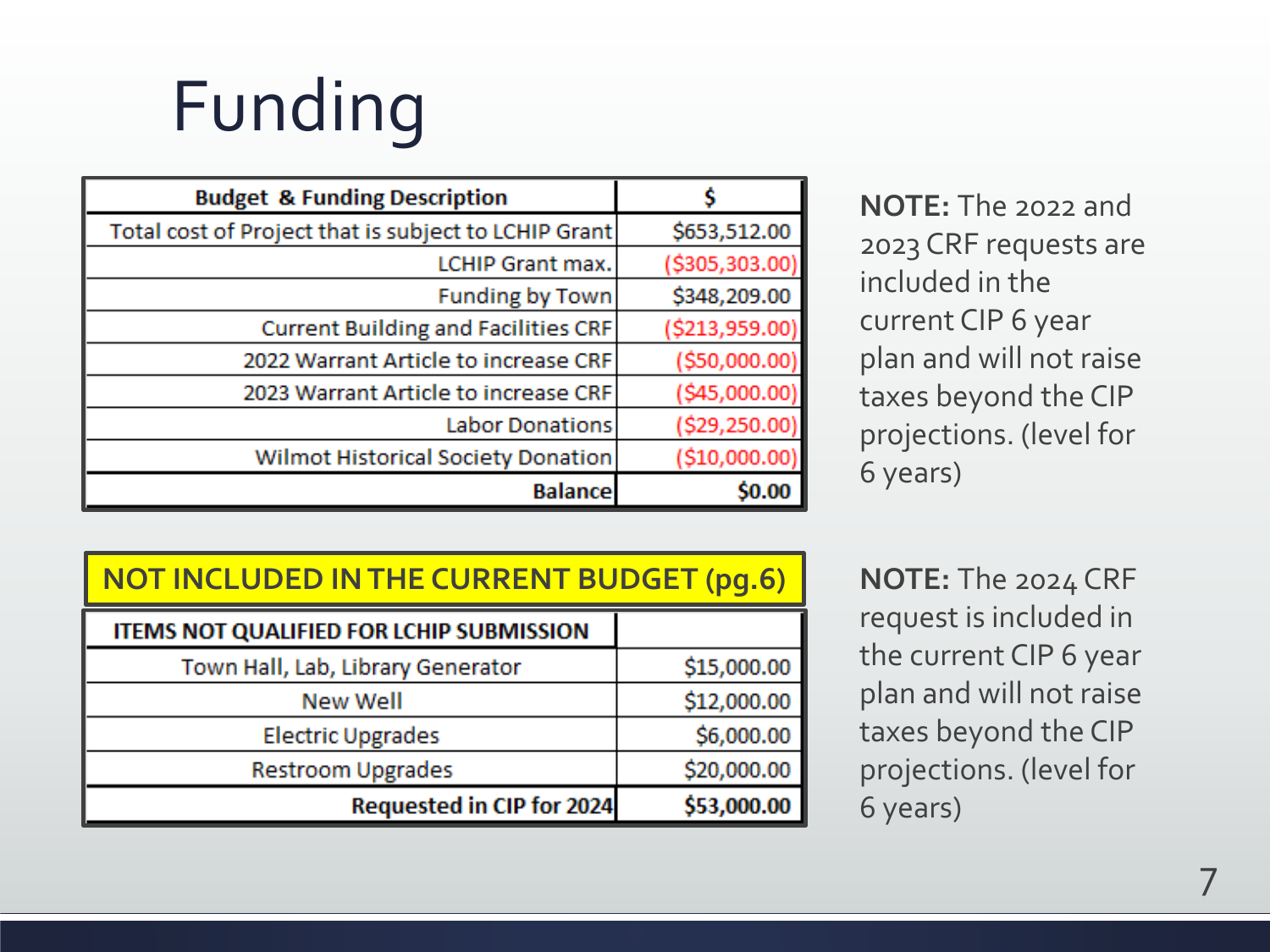## Not Eligible for LCHIP Funds

- 1. Generator for Town Hall, Lab and Library
- 2. Mechanical upgrades (i.e.- new furnace, move ductwork above ceiling or below floor, etc)
- 3. Bathroom upgrades
- 4. Additional electric upgrades for stage area
- 5. New well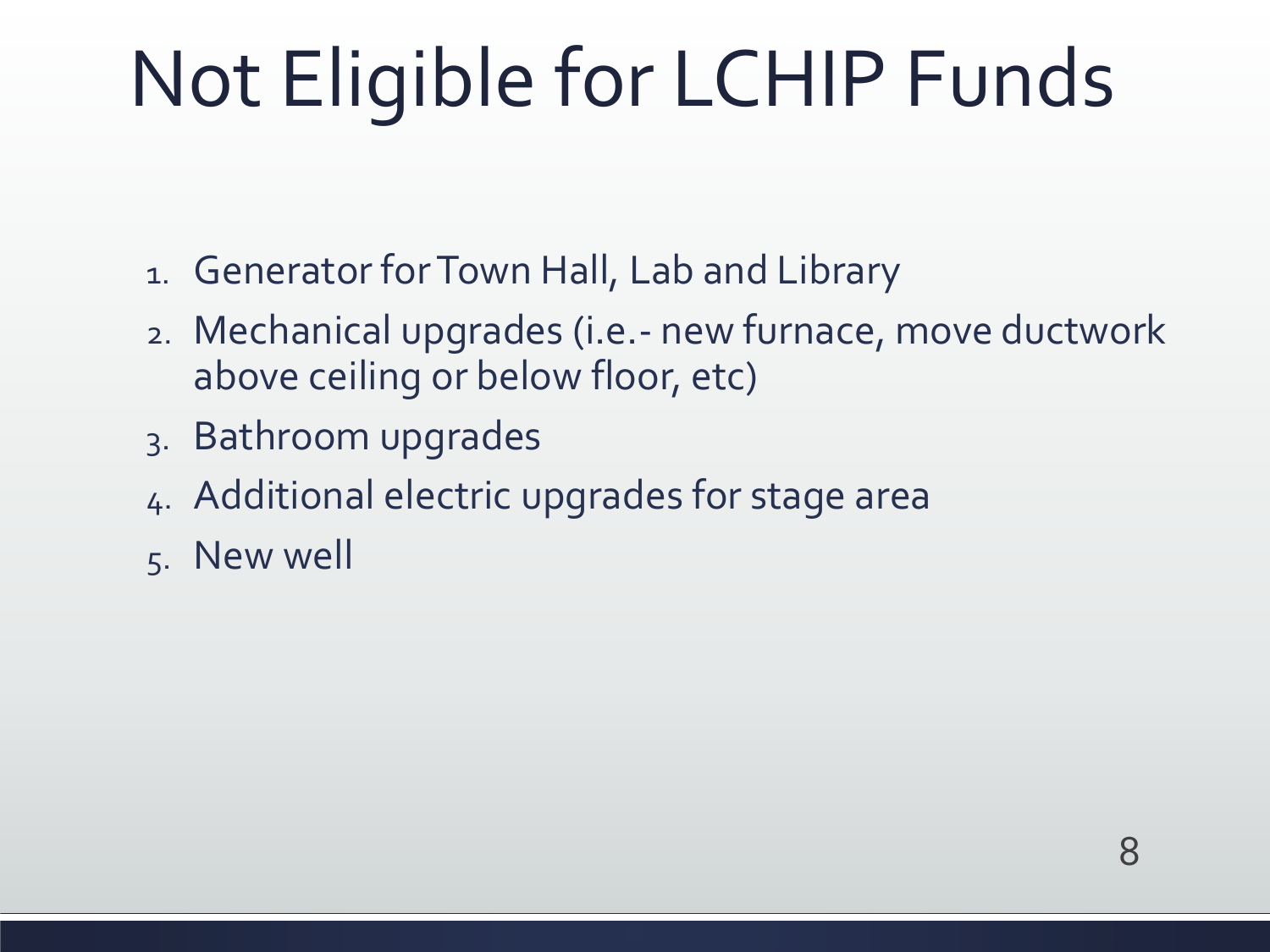## Not in Rehabilitation Scope

- 1. Removing and archiving the documents currently housed in the Safe.
- 2. Any work associated with the property at 14 North Wilmot Rd.
- 3. Work associated with bridge, or brook banks, leading up to the bridge.
- 4. Cost associated with upgrades to the propane tanks or system.
- 5. Cost to move books in Library if an option is chosen to raise building. (temporary or permanent)
- 6. Costs associated with securing locations for Creativity Lab, Town voting, Town Meeting or any other meeting/events scheduled for the Town Hall in 2023.\*
	- \* Current budget estimate for a trailer, with bathrooms, to house Creativity Lab activities is \$24,500. Not included in any budget at this time.

9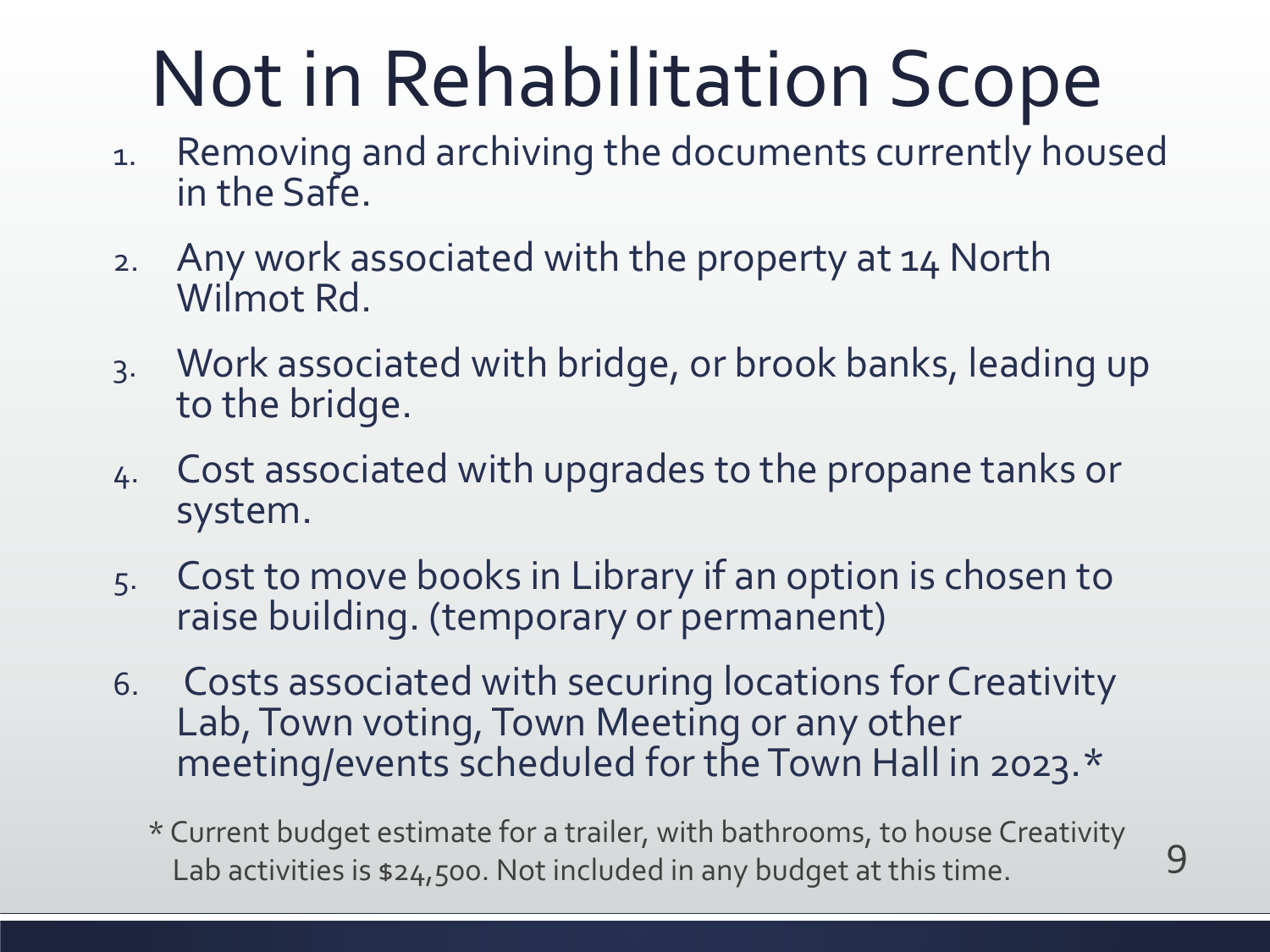#### Companies Contacted to Date

| <b>Contractor</b>                               | <b>Interest</b>    |
|-------------------------------------------------|--------------------|
| GC/carpentry                                    |                    |
| Foremost                                        | no interest        |
| Tradesmen (Sunapee)                             |                    |
| <b>Scott Carpenter (Wilmot)</b>                 | Not until 2023     |
| <b>Snow Building Construction (New London)</b>  |                    |
| <b>Frost Building Construction (Andover)</b>    |                    |
| McGray & Nichols (New London)                   | No remodeling now  |
| <b>Steve Dupuis</b>                             | yes                |
| <b>MTD Building Contractors (Cannan)</b>        |                    |
| <b>Gavin Campbell Construction (New London)</b> | yes                |
|                                                 |                    |
| <b>Building Riggers</b>                         |                    |
| <b>Geddes Building Movers</b>                   | yes                |
| <b>Admiral Building Movers, Inc.</b>            | no, too big        |
| <b>Howard Construction</b>                      | 7                  |
| <b>Granite State Building Movers</b>            | yes                |
|                                                 |                    |
| <b>Concrete Contractors</b>                     |                    |
| <b>Alexander Concrete</b>                       | yes                |
| <b>Kearsarge Concrete</b>                       |                    |
| <b>Carroll Concrete</b>                         | No, not installers |
| <b>M&amp;C Concrete</b>                         |                    |
| <b>Beaulieu Concrete</b>                        |                    |
|                                                 |                    |
| Masonry (granite slabs at foundation grade)     |                    |
| Lakes Region Masonry (Franklin)                 |                    |
| Lake Sunapee Masonry (Wilmot)                   |                    |
| LaBelle Masonry (New London)                    | yes                |
|                                                 |                    |
| Sitework Contractors                            |                    |
| <b>Bell Excavation</b>                          | yes                |
| <b>Clark Excavation</b>                         | yes                |
| <b>Noel Eastman</b>                             | no                 |
| Rayno                                           |                    |
| <b>Huntoon Excavation, LLC</b>                  |                    |
|                                                 |                    |

| <b>Paving</b>                                     |     |
|---------------------------------------------------|-----|
| <b>Town of Wilmot</b>                             | yes |
|                                                   |     |
| <b>Mechanical</b>                                 |     |
| <b>CA Miller</b>                                  | yes |
|                                                   |     |
| <b>Electrical</b>                                 |     |
| Lecaroz Electric                                  | yes |
|                                                   |     |
| <b>Roofing</b>                                    |     |
| <b>Sentry</b>                                     | yes |
| A. Vaillancourt                                   | yes |
| <b>Capital Roofing</b>                            | yes |
|                                                   |     |
| <b>Window Restoration</b>                         |     |
| <b>Historic Sashworks</b>                         | yes |
|                                                   |     |
| <b>Painting</b>                                   |     |
| <b>Sugar River Painting</b>                       | yes |
|                                                   |     |
| Flooring (wood floor refinishing and carpet)      |     |
| <b>Floor Craft</b>                                | yes |
|                                                   |     |
| <b>Insulation</b>                                 |     |
| Quality                                           | yes |
|                                                   |     |
| Chey                                              | yes |
|                                                   |     |
| <b>Utilities</b>                                  |     |
| NH Electric CoOP (disconnect/reconnect service)   | yes |
| Irving Propane (disconnect, move tank, reconnect) | yes |
| <b>Misc</b>                                       |     |
| Don Lucas (Previous work on Hall)                 |     |
|                                                   |     |
| Generator                                         |     |
| Yestramski Electric                               | yes |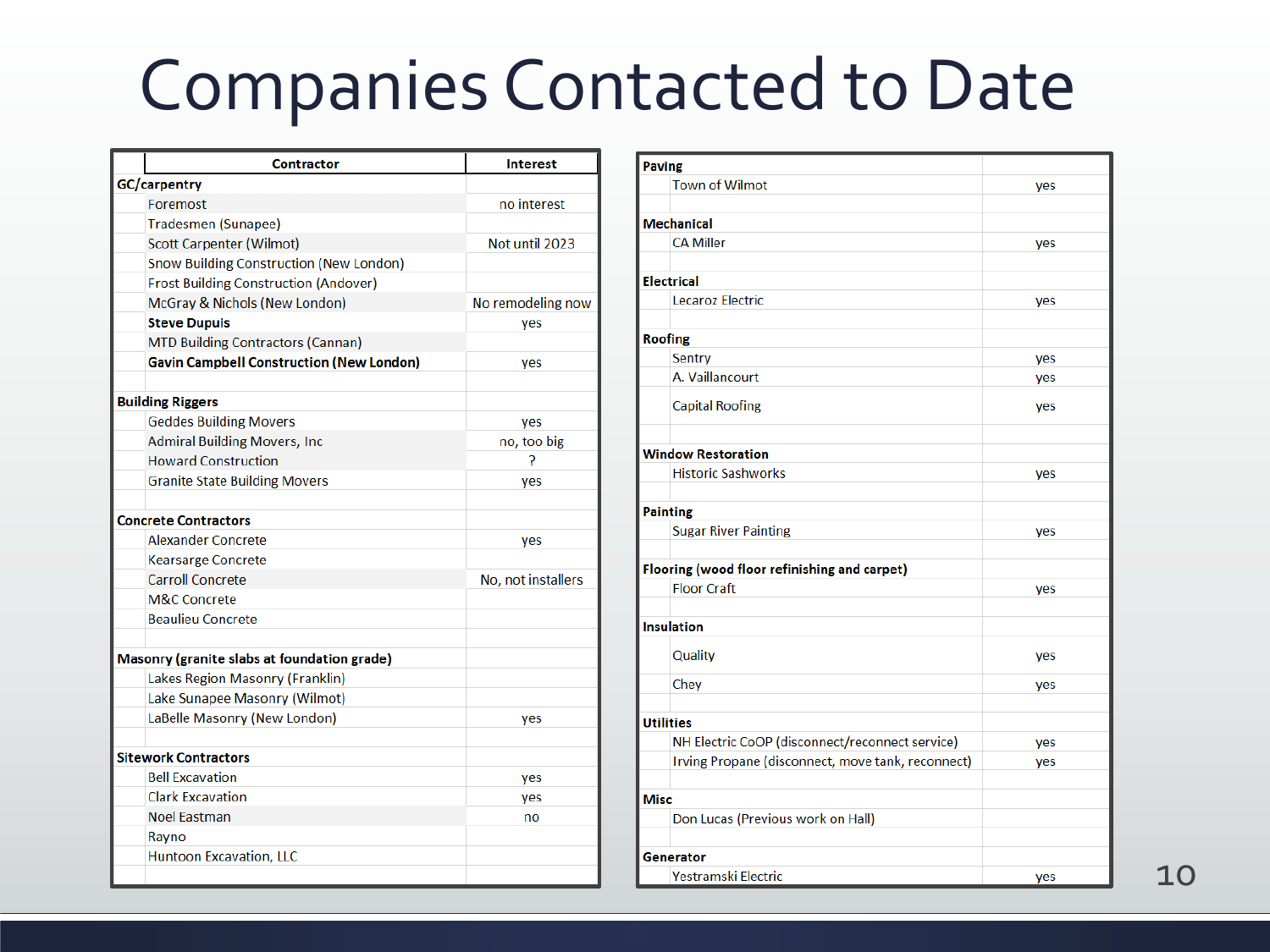## Current Schedule

| Produce additional design and verify existing<br>budgets                                                 | Genera                         |
|----------------------------------------------------------------------------------------------------------|--------------------------------|
| Get approval at Town Meeting to release CRF<br>Funds                                                     | bue                            |
| Finalize Drawings, Schedule and Specifications                                                           |                                |
| Advertise and secure bids for scope not sole-<br>sourced                                                 | until the Primary<br>Elections |
| <b>Award contracts</b>                                                                                   |                                |
| Submit plans, specifications and contracts to<br>LCHIP for final approval (allow 45 days)                | 202                            |
| Relocate all remaining items from Safe and old<br>Library located in the Town Hall 2 <sup>nd</sup> Floor | Work                           |
| Start physical work - Geological Study                                                                   |                                |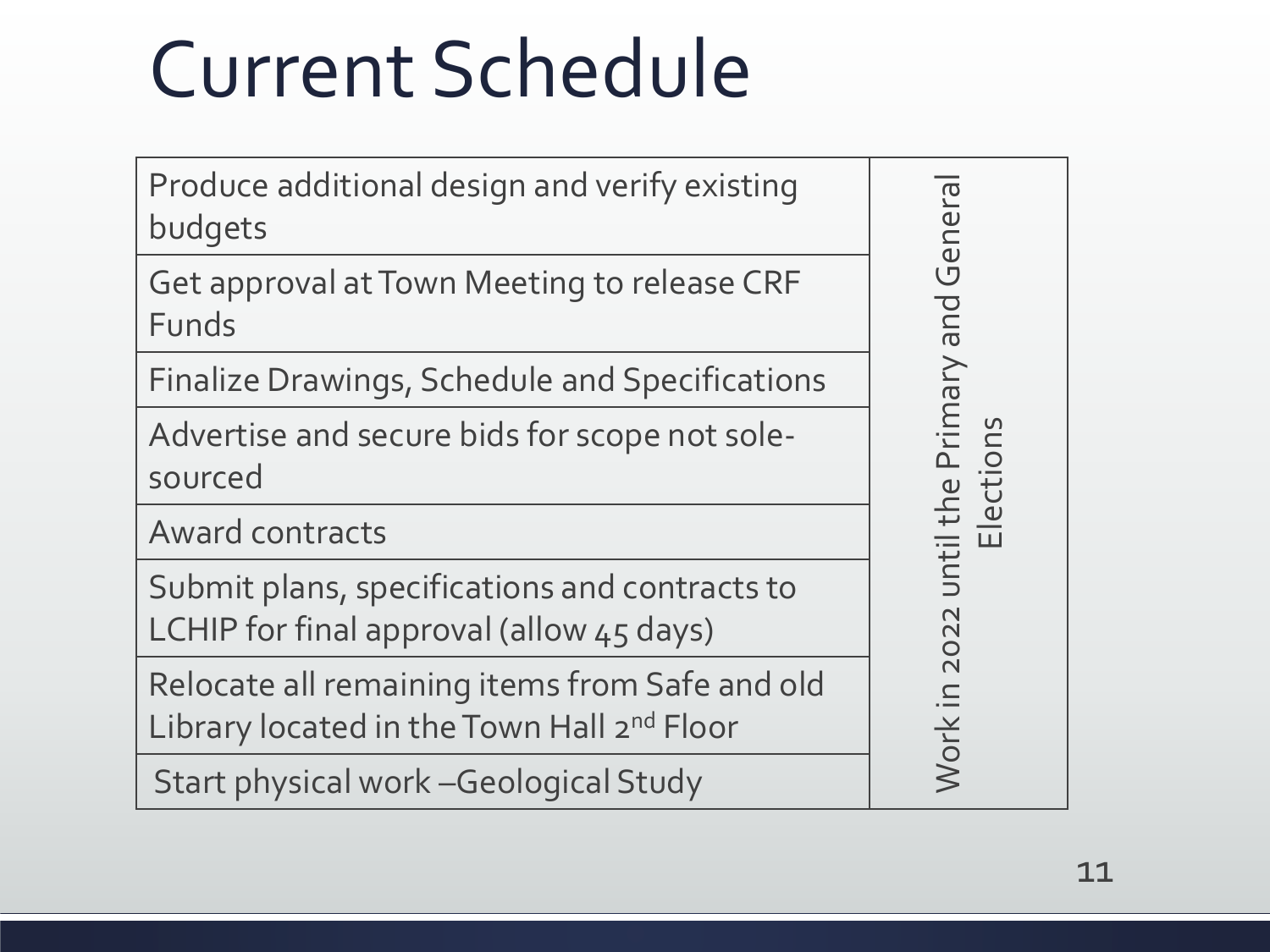Complete the Geological study … Demolish the Safe … Perform additional selective demolition to investigate and determine integrity of Town Hall Floor

Hold State & Federal Elections

Repair/replace floor system as needed

Work between 2022 General Election and 2023 Work between<br>2022 General<br>Election and 2023<br>Town Election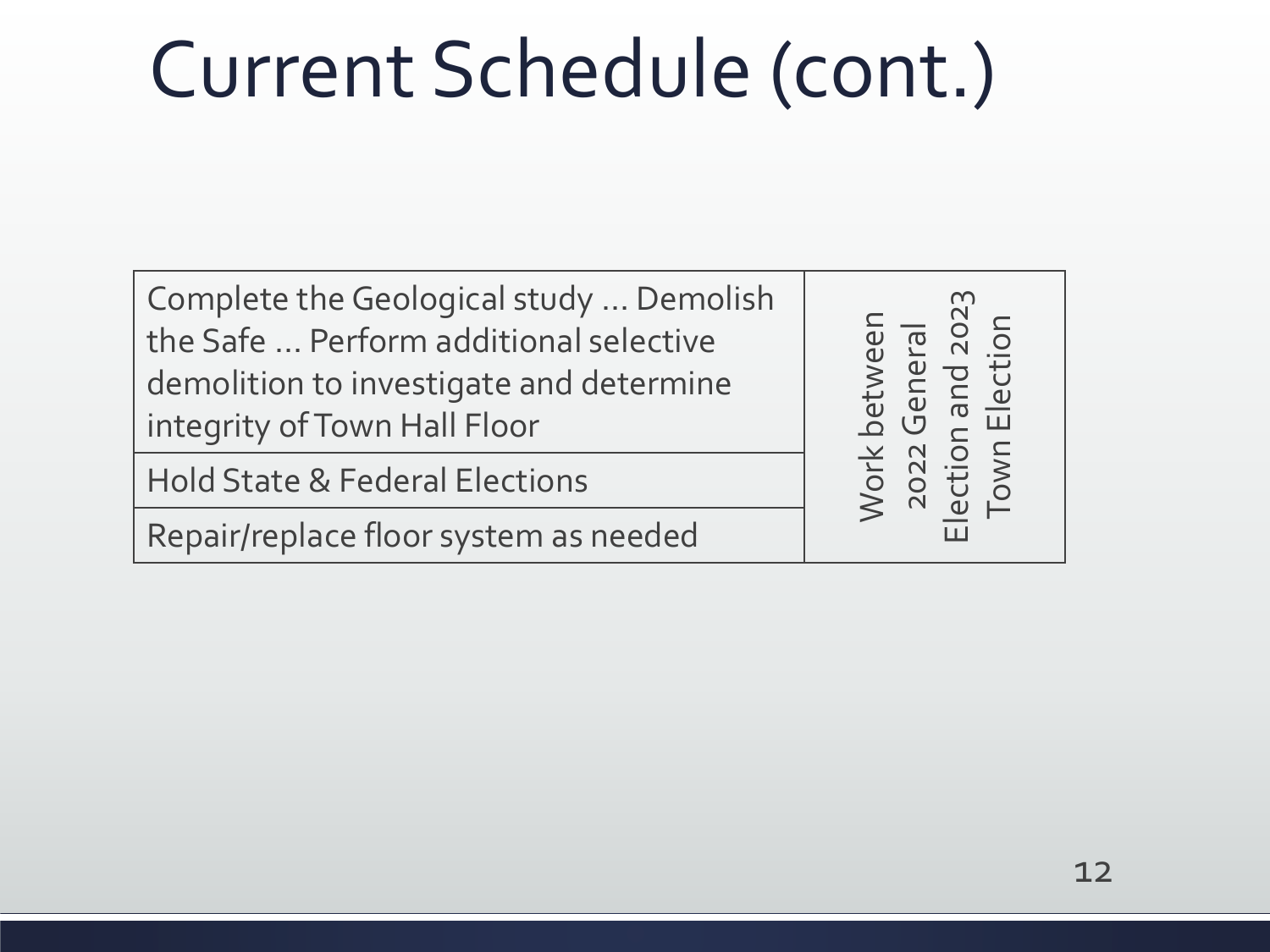Erect construction barrier fencing and Erosion & Sediment (E&S) controls

Complete electrical repairs in Town Hall attic

Disconnect electric service and propane

Remove mechanical equipment

Demolish Library Annex (Area between Library and Creativity Lab Kitchen)

Raise Building

Demolish and rebuild foundations as needed

Raise crawl space floor and install crawl space slab

Insulate floor joists

Lower building back onto foundations

Work after the 2023 Town Meeting Work after the 2023 Town Meeting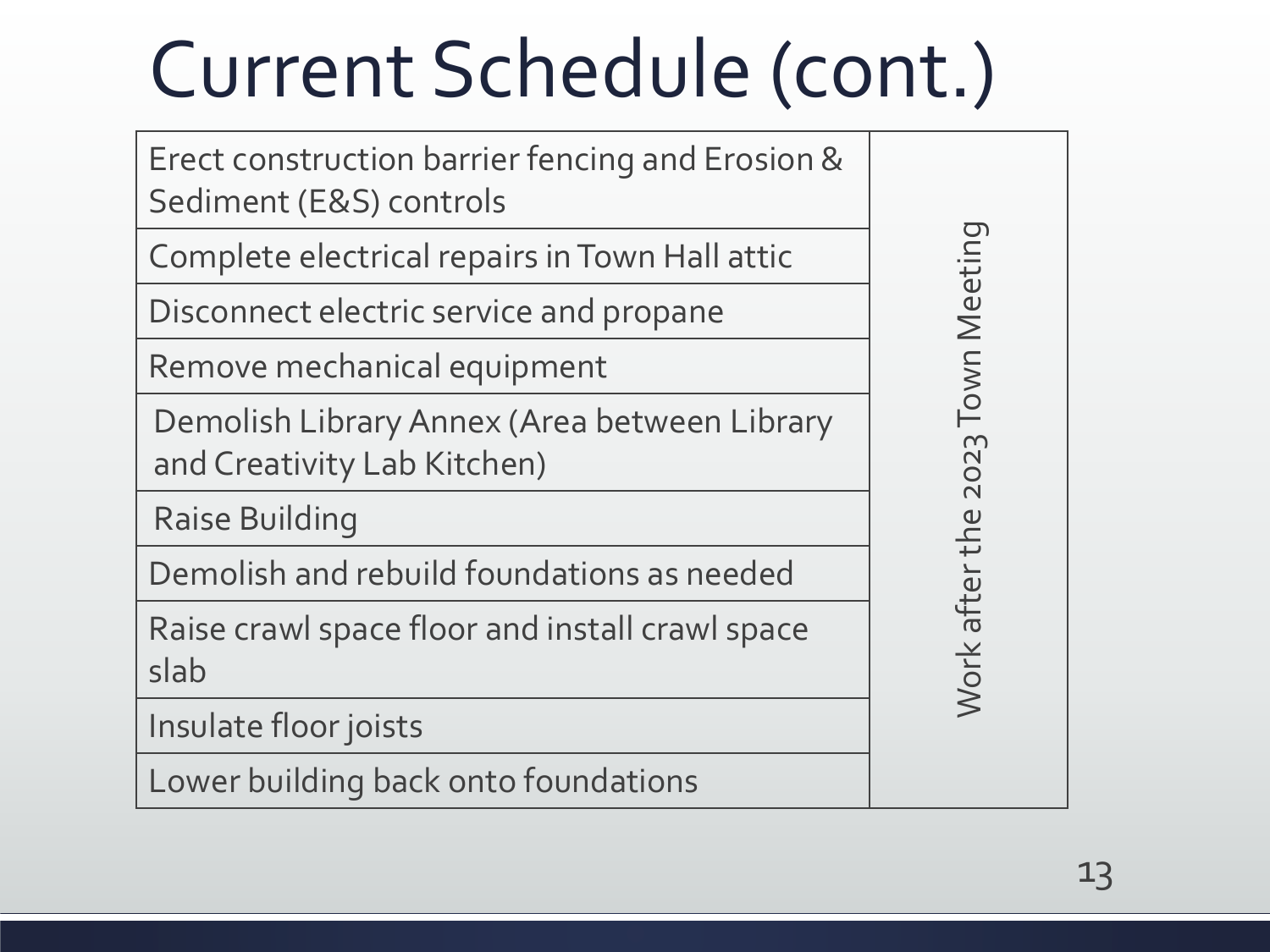| Rebuild Annex, interior painting & flooring                     |                                        |
|-----------------------------------------------------------------|----------------------------------------|
| <b>Reconnect Mechanical equipment</b>                           | <b>UMO</b>                             |
| Reroof the Town Hall, Creativity Lab, Library<br>Annex/Addition | Work after the 2023<br>Meeting (cont.) |
| Install bathroom fixtures                                       |                                        |
| <b>Refinish Town Hall floor</b>                                 |                                        |
| Remove perimeter fencing                                        |                                        |
| Regrade around building and reshape parking lot                 |                                        |
| Pave parking lot                                                |                                        |
| <b>Project Completion</b>                                       | 12/15/23                               |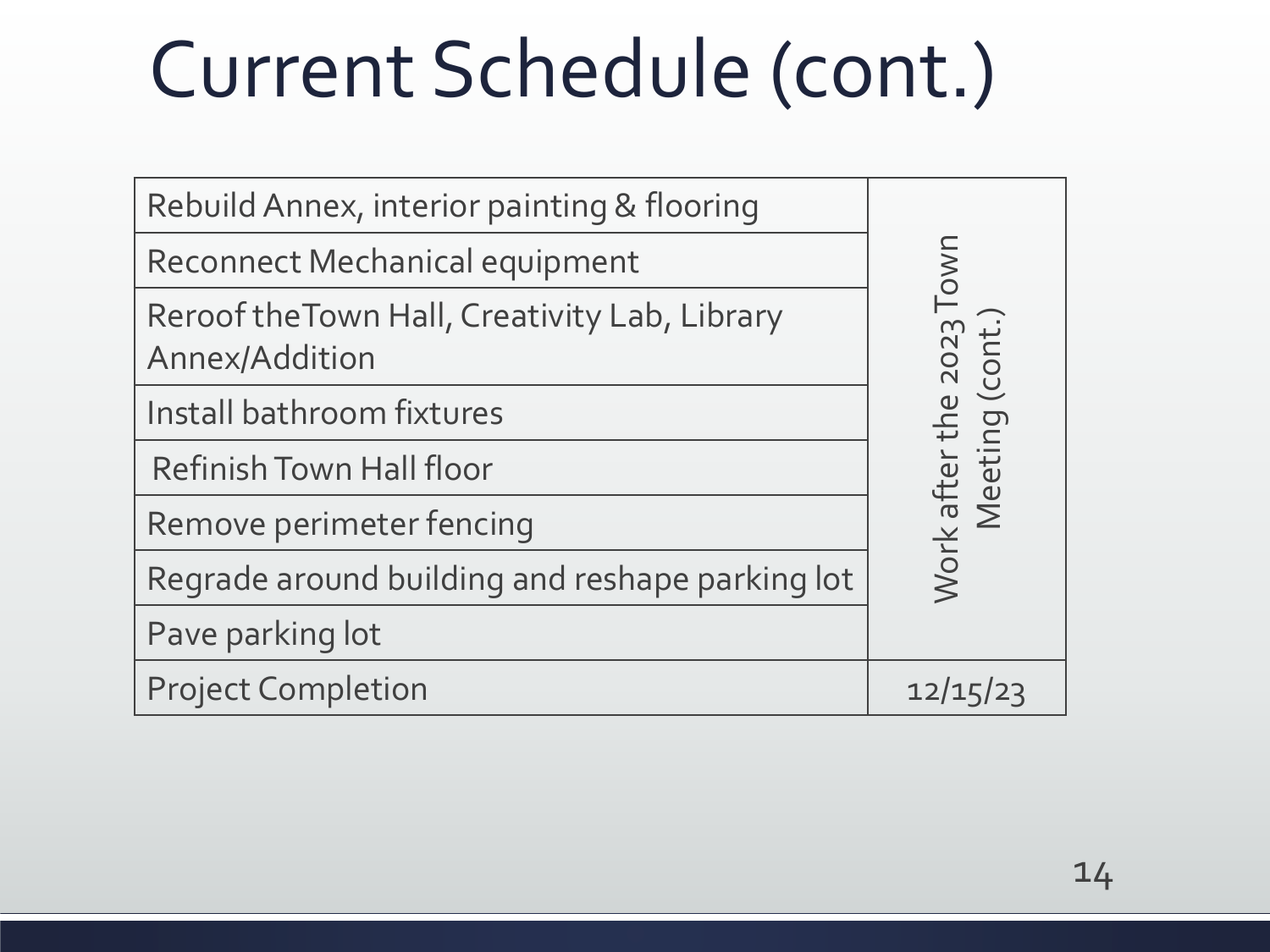Items to be worked into schedule

- 1. Window restoration
- 2. Insulation of walls and Town Hall Attic
- 3. Paint exterior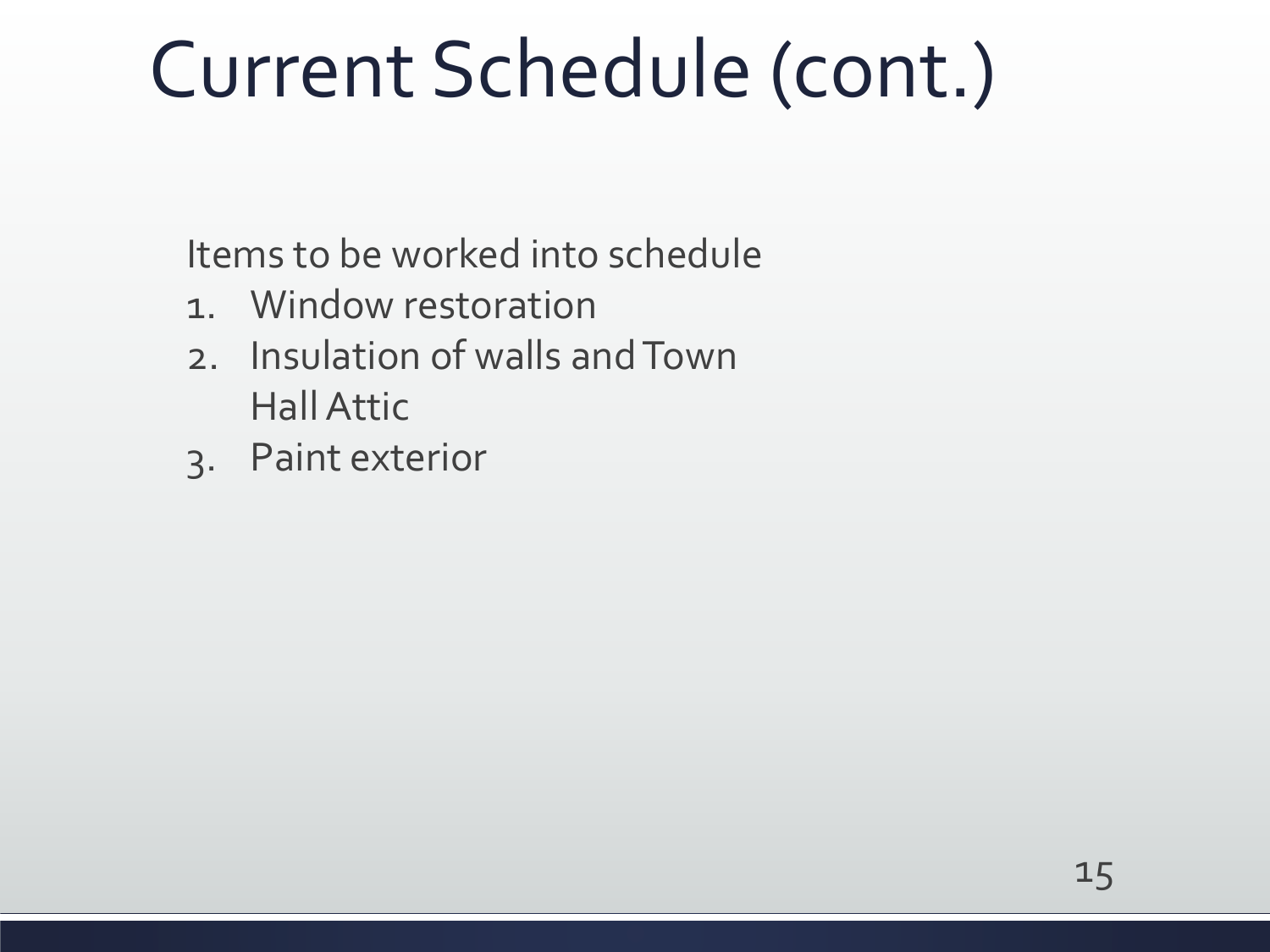## Discussion & Questions

- 1) How are final scope changes approved?
	- a) Input from BOS
	- b) Input from Town Residents
- 2) How are contract changes approved? (who and value)
	- a) BOS
	- b) Town Administrator
	- c) Project Lead
- 3) Communication to Town Residents.
	- a) Changes
	- b) Progress reports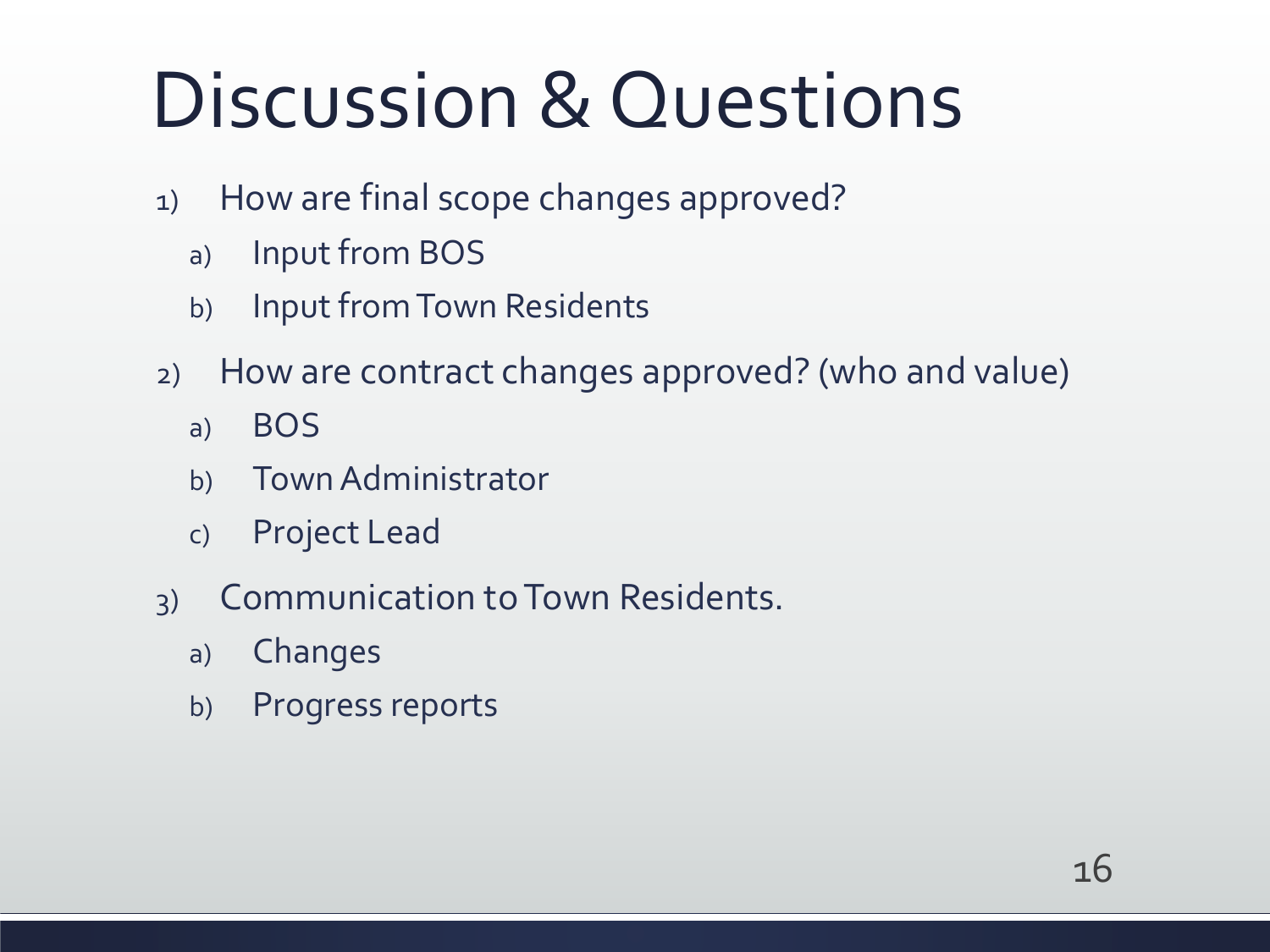# Questions from Meeting Attendees